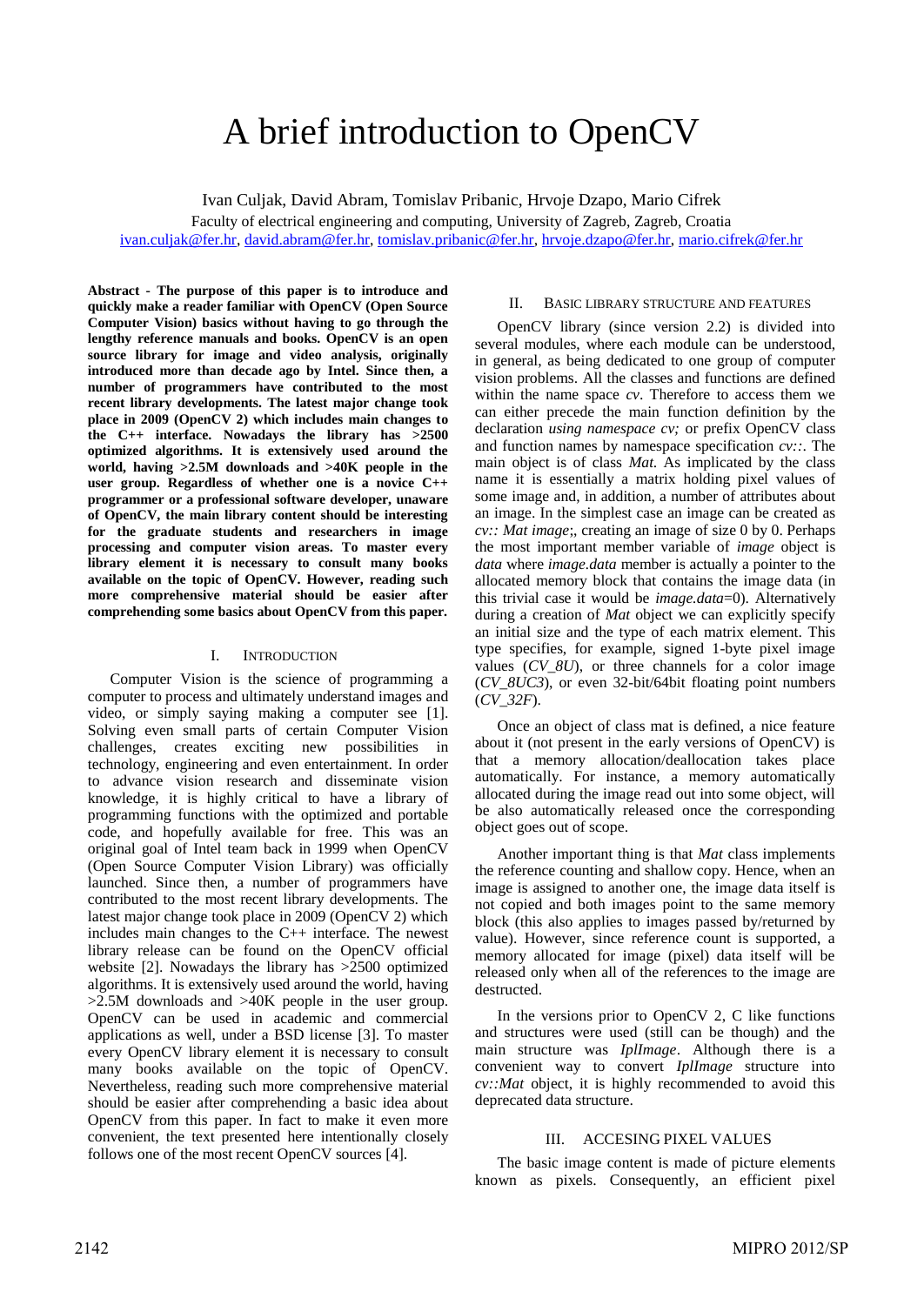processing is of high importance since images can easily have tens of thousands of pixels. Since a matrix is a basic data structure in OpenCV, it seems reasonable that each element of the matrix represents one pixel. However for a gray level image, pixel values themselves are typically unsigned 8bit values, whereas for a color image three such 8bit unsigned values are used per pixel to describe three primary colors, i.e. channels (Red, Green and Blue; actually OpenCV uses BGR channel order). In more general sense, OpenCV allows to create matrix of various value types (as described earlier) and it is important to note that certain operations (pixel processing) can be applied only on the certain matrix types. Moreover, certain image processing could be more effective if appropriate color space is chosen [\[5\].](#page-5-4)

In order to access each individual matrix element essentially we just need to specify row and column, but the way we actually do it can influence code mostly in terms of performance efficiency and clarity. One of the access method is to use method *at(int x, int y)*. However, in this case the type returned must be known at compile time and, consequently, *at* method is implemented as a template method. For example, accessing pixel on coordinates (j, i) of some *Mat* object *image* and where returned type is 8bit unsigned value, can be written as *image.at<uchar>(j, i)*. Note that *at* method does not perform any type conversion and it is a programmer's responsibility that specified type matches the actual one in the matrix. For color images a syntax is somewhat more complex since in that case we actually retrieve a vector of three 8bit values: *image.at<Vec3b>(j, i)*[channel]. *Channel* determines one of the three color channels.

Specifying a returned type as a template argument for each call may be cumbersome. In case an image type is *a priory* known we can use *Mat\_class* which is a template subclass of *Mat* class. Now we specify matrix type only once at the object creation and later on we just use *operator()* to access individual pixel values, e.g. *Mat\_<uchar> im2=image; im2(101,303)=0;*.

Accessing pixel elements with a pointer generally provides a more efficient code, frequently at cost of more cumbersome syntax. Fortunately, OpenCV offers *ptr* method which simplifies a pointer arithmetic by directly giving an address of an image row *j*, e.g. *uchar\* data=image.ptr<uchar>(j);*

We can also access pixel simply using traditional pure low level pointer arithmetic. Considering that the image data is contained into memory block of unsigned chars, we can retrieve the address of the first element in this block, i.e. *uchar \* data=image.data;*. Now obtaining the address of the pixel at row *j*, column *i* we should write *data=image.data+j\*image.step+i\*image.elemSize();*

where *elemSize* returns number of bytes occupied by one pixel, *step* is the actual number of bytes per one row. Namely, for efficiency reasons the length of rows in bytes is often not necessarily equal to the theoretically excepted number equal to image width in pixels  $\times$  number of bytes occupied by one pixel. Rather the rows are padded with few extra pixels in order to be multiples of 4 or 8. Certainly these extra pixels are neither displayed nor

saved. On the other hand, in case the image is not padded with extra pixels at the end of each row, it is interesting to note that an image can be seen as one dimensional array of *Width×Height* pixels. We can take advantage of this continuity by scanning the image pixels within a single loop, which in turn can yield a more efficient code (particularly in cases when several smaller images are scanned simultaneously in the same loop). Whether or not image has been padded a convenient method *isContinous* can tell us.

Looping over data collection in object oriented programming is frequently done using iterators (a special class which hides how iteration over each element is specifically done for each data collection). Similarly as the Standard Template Library (STL) has an iterator class associated with each of its data collection classes, OpenCV provides *Mat* iterator class, which is compatible with standard iterators found in the C++ STL. Since iterators scan pixels of certain type, we need to declare iterator using template where we define a specific type to be known at compile time, e.g. *MatIterator\_<Vec3b> it;*  Nice thing about iterators is that no matter what collection is scanned it follows always the same pattern. We conclude that in principle, using iterators, similarly as *at* method, has the main objective to make the code less error-prone. However, working directly with pointer provides usually more time efficient code.

To combine images using arithmetic operators, OpenCV provides numerous functions which names by themselves reveal their purpose, e.g. *add, absdiff, multiply, divide, bitwise\_and* etc. Note that in all cases function *saturate\_cast* is used to assure the results within a defined pixel value domain. Optionally, we can include a mask in a function call where a particular operation will be executed only on pixels for which the mask value is not null. In addition, input images have to have the same size and type, only the output image will be re-allocated if it does not match the input size. Alternatively, we can use the usual C++ operators which are overloaded in OpenCV. Occasionally, it is necessary to work only on the particular image channel (plane). *split* function will copy the three channels of a color image into three distinct instances. A reverse action to combine a color image from three 1-channel images is done via *merge* function.

#### IV. MAIN ALGORITHMS AND METHODS

In the above we have briefly described some of the main engine features used for OpenCV implemented processing techniques and methods. Below we try to mention several OpenCV image processing techniques and algorithms which are known to be widely used too.

The concept of image histograms is well explored for image analysis. A histogram is a table showing a number of pixels having a given value in an image (occasionally a set of images). Histogram entries are called bins. OpenCV function which computes histogram is *calchist()*. To enhance image contrast perhaps the first idea would be to spread an original narrow range of intensities on a full available range (i.e. linear stretch). However, sometimes the real problem is that some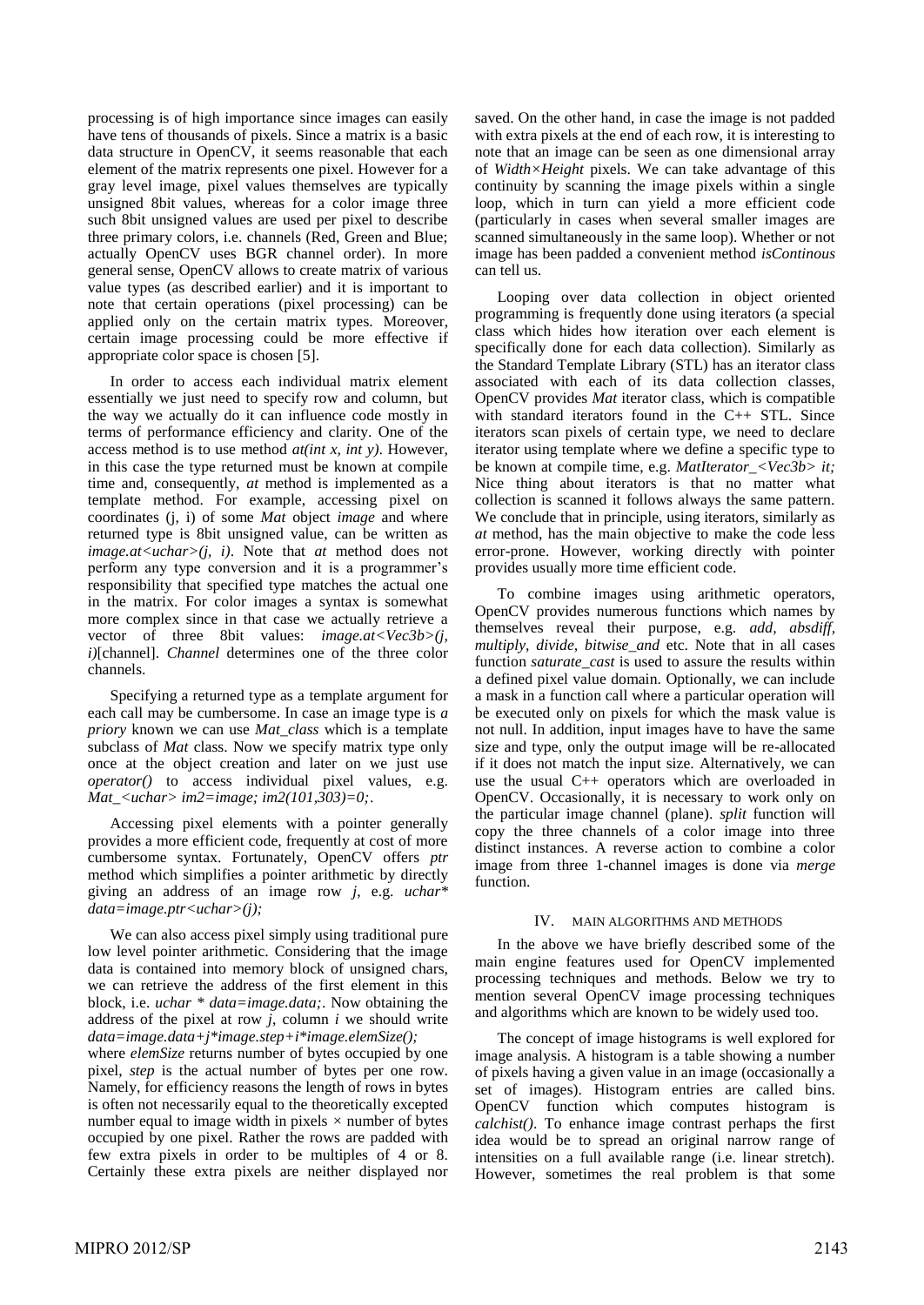intensities are used more frequently than others, which is readily visible from the histogram intensities distribution. Based on the idea that a good quality image should make (almost) equal use of all available intensities, the concept of histogram equalization is brought up, which tries to make image histogram as flat as possible. This is a task of OpenCV *equalizeHist()* function. Besides, the intensities distribution can be understood as the probabilities that some pixel will have a particular value. This constitutes a base to detect specific image content using a histogram back projection. This back projection replaces each pixel value in an input image by its corresponding probability read in the histogram, eventually yielding a probability map. Furthermore, this probability map can be used to detect an object on the image utilizing a mean shift algorithm [\[6\].](#page-5-5) It is an iterative procedure which locates the local maxima of a probability function by finding the weighted centroid of the data point inside a predefined window. The algorithm then moves the window center to the centroid location and repeats the procedure until a window center converges to a stable point. The mean shift has been extensively used for visual tracking. In addition, a more advanced version where the size and the window orientation can change is implemented as well under the name CamShift algorithm [\[7\].](#page-5-6)

Morphological operations are operations where the value of each pixel in the output image is based on a comparison of the corresponding pixel in the input image with its neighbors. By choosing the size and shape of the neighborhood (i.e. a structuring element), we can construct a morphological operation that is sensitive to specific shapes in the input image. A structuring element has an origin (usually at the center of the structuring element) which is aligned with a given pixel. The most fundamental morphological operators are erosion (the output pixel value is the minimum value of all the pixels in the input pixel's neighborhood) and dilation (the output pixel value is the maximum value of all the pixels in the input pixel's neighborhood). Morphological filters are usually applied on the binary images. Assuming that foreground (objects) is white and background is black, an erosion operation will reduce the object size whereas a dilatation will increase the object size. Combining dilation followed by erosion, with the same structuring element, defines a closing operation. The idea is to connect together the object components erroneously fragmented into smaller pieces (this would be a task of dilatation step, while the subsequent erosion step is to undo a previous dilatation effect for the very small objects which are most likely noise and thus meant not to be a part of any object). Similarly, combining erosion followed by dilation, with the same structuring element, defines an opening operation. Here, the idea is to remove (erosion part) a small objects (all of the ones too small to contain a structuring element) presumably introduced by the image noise. Since this erosion also shrunk the valid objects to undo this effect, opening operation also assumes a subsequent dilatation. In fact, closing and opening are usually applied in the sequence (e.g. during object detection). Alternatively, the opening can be applied before closing if priority is noise filtering, but possibly at the price of eliminating some (smaller) fragmented objects as well, before they have chance to be

defragmented. It should be also noted that applying the same opening (closing) on an image several times has no additional effect on the result acquired after its first application. Morphological filters can be used to detect lines and corners also [\(\[8\],](#page-5-7) [\[9\]\)](#page-5-8). In the first case, this procedure essentially comes down to differencing dilated and eroded image. In the second case, in addition to the mentioned image differencing, an appropriate structuring element has to be chosen such to emphasize only the corner points and to leave straight edges unaffected.

Instead of observing distribution of image gray-level intensities, we can study the frequency of intensity variations. This point of view is referred as the frequency domain and allows a processing pallet aimed at image frequency filtering. A frequency domain analysis decomposes an image into its frequency content from the lowest to the highest frequencies. Such decomposition is often undertaken using Fourier or Cosine transform. Under the frequency analyses framework context a filter is an operation that amplifies/removes certain bands of frequency. OpenCV offers *blur()* function which smoothes the image by replacing each pixel by the average value computed over rectangle neighborhood. Hence, *blur()* function is a low-pass filter. A considered neighborhood in the form of mask is also called a kernel, and mathematically this operation is named convolution. More advanced function use allows filtering not only with a rectangle window, but with some other shapes e.g. Gaussian. Low-pass filtering is routinely used prior to image down sampling by some factor N. Without it, i.e. simply just discarding every N column and row would cause effect known as aliasing. Visually it manifests as jagged image distortions and it is caused by the fact that image is simply too small to represent fine textures i.e. high frequencies. This is why filtering out high frequencies is necessary prior to down sampling itself. Unfortunately, up sampling the down sampled image will not recover exactly the original image. In any case, this down/up sampling operations are often used to create image pyramids, a data structure built for certain efficient analyses, e.g. an object detection on smaller size image first, followed by the refined search on the higher resolution images. Median filter is another OpenCV implemented filter option (*medianblur()*) aimed at removing outlier noise (e.g. salt and paper type of noise) where pixel values are replaced by the median of all neighborhood considered pixels. We note that a median filter although very helpful in preserving the sharpness of edges, it also washes out the texture in uniform regions.

Sometimes the idea is to amplify high frequency instead of attenuating it. This is the case when using directional filters to perform edge detection where image intensity gradient (composed of first order derivates in two orthogonal directions) is computed. Alternatively, a high pass linear filter can be based on the (sum of) second order derivates, i.e. the Laplacian filter. Here, the edge is determined by zero crossing of the Laplacian function, were in principle we scan the Laplacian image and detect the change of sign for two neighborhood pixels. Thresholding the gradient magnitude and/or change of Laplacian around zero, we conveniently acquire the image edge map. However, choosing the right threshold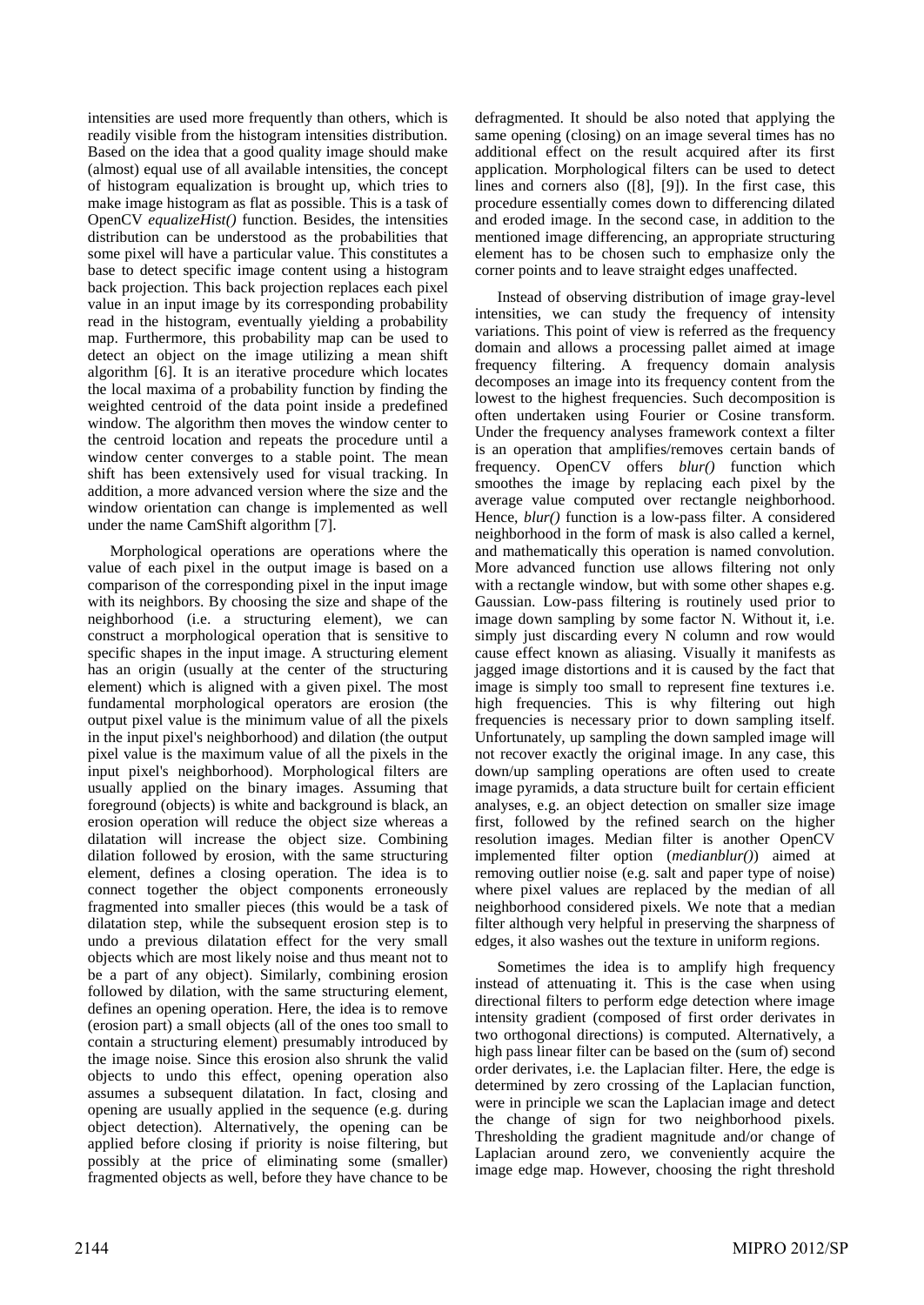for edge detection is not a trivial task and some more advanced edge detectors actually use two thresholds, e.g. Canny [\[10\].](#page-5-9) The Canny operator is generally based on one of the gradient operators (e.g. Sobel). On such gradient image we first apply separately low and high threshold, producing low and high threshold edge map respectively. The idea is to combine those two edge maps in a way that from the low threshold edge map we keep only those points with a continuous path linked to some edge point on the high threshold edge map. Consequently, the Canny edge detector should yield a good compromise allowing good quality contours.

The Hough transform is another popular algorithm implemented in OpenCV, aimed at detecting lines, but extendable for some other image structures as well [\(\[11\],](#page-5-10) [\[12\]\)](#page-5-11). The Hough transform usually takes as input edge pixel map. The idea is to parameterize a particular image structures with a certain number of parameters. In the case of line *N=2* parameters suffice. Next, *N* dimensional accumulator is constructed where each entry represents an image structure (line) with a particular set of parameters. Considering one point of input image we search all lines that pass through this point. The entries of the accumulator corresponding to the found line parameters are then incremented. Evidently when the same line passes through many points, a corresponding accumulator entry will be high and this line can be considered as significant.

Assuming an image has a distinguishing points, it is possible to detect them using interest point (also known as keypoints or feature points) detectors. Corners are one of the most common feature points. OpenCV offers an implementation of Harris corner detector [\(\[13\],](#page-5-12) [\[14\]\)](#page-5-13). A corner being the junction of two edges is a twodimensional feature. Based on that fact, Harris detector looks at the rate of intensity change (characterized by a covariance matrix) around some point and obtains the maximal average intensity change for some direction. Next, it checks if average intensity change in the orthogonal direction is also high, then we have a corner.

A faster corner detector than Harris is offered in the form of FAST (Features from Accelerated Segment Test) algorithm [\[15\].](#page-5-14) It avoids a computation of image derivates by examining a circle of pixels centered around some candidate point. In more detail, if an arc of contiguous pixel points (all having intensities significantly different from the center point) of length greater than 3/4 of the circle perimeter is found, then a corner is declared.

Even more advanced keypoint detectors are designed to be scale invariant. This is particularly advantageous if we try to match the same feature from two images taken at a different distance from the object. Evidently, using a fixed size neighborhood for matching would be hard since the scale change will prevent intensity patterns from matching. OpenCV implemented the scale invariant SURF (Speeded Up Robust Features) keypoint detector [\[16\].](#page-5-15) SURF computes the image derivates on different scales (image resolutions). Given some image point, at one scale filter response will reach its maximum. If this maximum is at least a minimum value supplied as an

algorithm input, a key point (i.e. a scale invariant feature) is declared. SURF actually uses a Hessian matrix to detect corners at image points with high local curvature, and at different scales. Thus, a scale invariant feature is declared when Hessian matrix determinant reaches its local maximum at certain scale and given pixel location. SURF approximates Gaussian kernels in order to speed up a computation. In addition, OpenCV implements a somewhat slower alternative, but considered more accurate, SIFT (Scale invariant Feature Transform) which uses Laplacian filer response instead of Hessian determinant [\[17\].](#page-5-16)

Feature detectors are usually used for feature matching across different images and this normally requires definition of featured descriptors as N dimensional vectors that describe a feature point. The goal is to make descriptors invariant to change in lightening and to small perspective deformations. OpenCV provides function to compute SURF feature descriptors based on previously computed feature points. It allows additionally comparing feature descriptors from different images and finding eventually the best match for some feature. In turn, matches can be used to solve many task in 3D reconstruction, visual tracking, image registration etc.

A digital camera is a device that captures a 3D scene onto a 2D plane. Related to, it is a camera calibration procedure which aims to find function parameters describing a projection of 3D point onto 2D image plane [\[18\].](#page-5-17) OpenCV offers functions which based on the so called calibration images computes those parameters. In turn, two or more calibrated cameras allow a reconstruction of 3D point using only its correspondent image coordinates. The relation between two cameras is neatly captured through the concept of epipolar geometry and fundamental matrix. It simplifies corresponding image point search between two cameras, relating some image point of one camera with the corresponding line on the other camera, on which a corresponding image points is somewhere too. Therefore, OpenCV computes the fundamental matrix as well. Moreover, OpenCV supports a robust two view feature matching based on the fundamental matrix computation during a random sample consensus strategy. Finally, there is a relation relating two cameras views differing only by some rotation or equivalently if we consider projection of 3D planar points on cameras' images. In that case image points of two cameras are related by the so called homography matrix. This matrix OpenCV computes simply from a set of matched points between two cameras. Such homography is particularly useful in creating, for instance, panoramic images.

OpenCV offers advanced video analysis on video sequences too. Besides basic operations such as reading/viewing/writing video sequences, extracting individual frames etc. a typical two tasks are the foreground extraction and object tracking [\[19\].](#page-5-18) It is essential to note though that in order for OpenCV to open a specified video file, the corresponding codec must be installed on the computer. Besides, there is a possibility to read directly the video stream of a connected camera.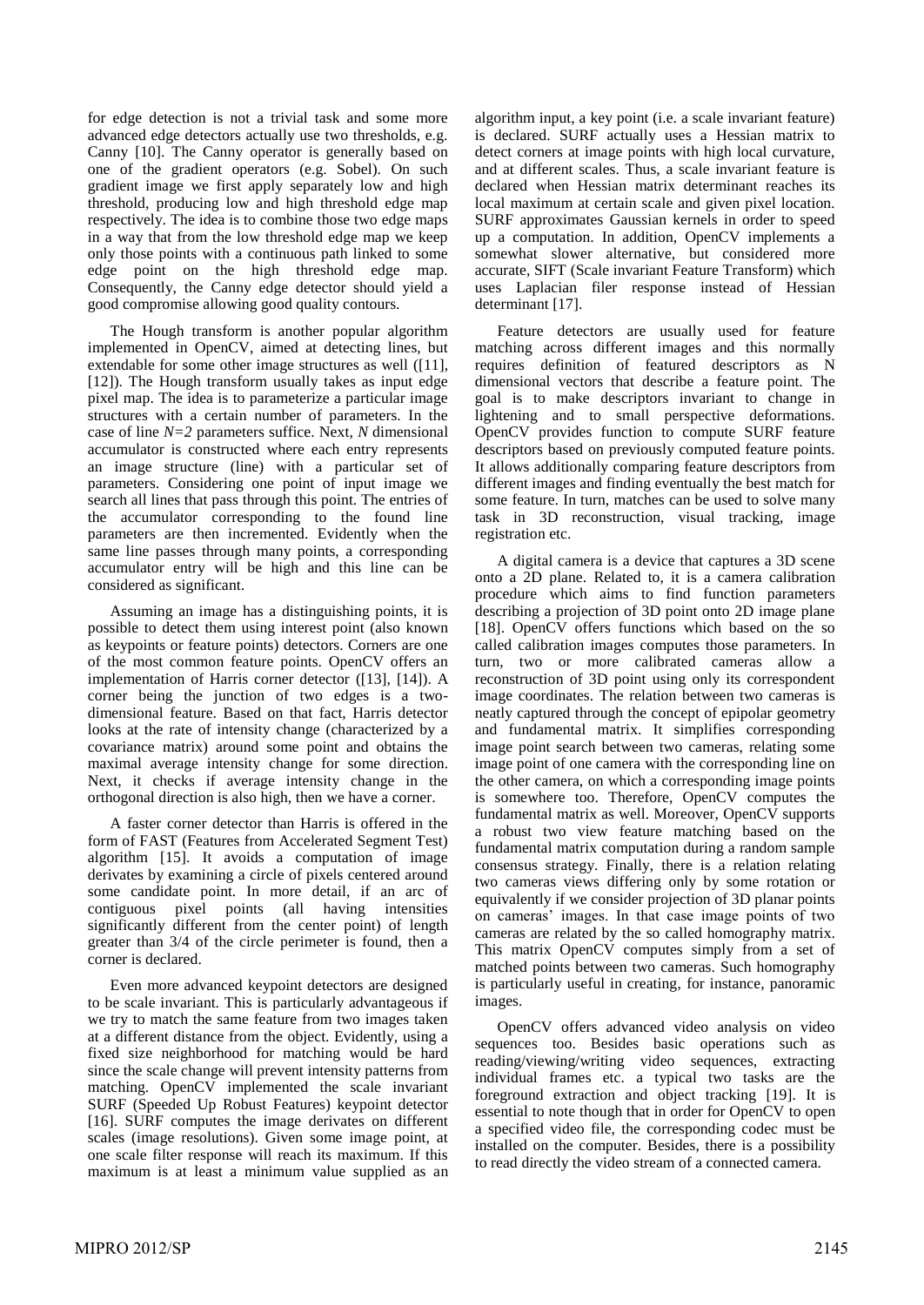A point tracking in the current frame is based on the search around point's position in the previous frame. In general a point tracking algorithm is as follows. Firstly, a certain number of features are detected in the initial frame. It is assumed that an intensity of the feature point has not changed from one frame to the next one, which holds for some small displacements (u, v). Thus, it is possible to derive a feature intensity expression in the frame  $(t+1)$  as a function of an intensity in the current frame t and assumed displacement (u, v). This leads to famous Lukas-Kanade tracking algorithm [\[20\].](#page-5-19) It further assumes that displacement of all points in the neighborhood is the same which leads to over-determined set of equations to compute (u, v). Once OpenCV finds (*calcOpticalFlowPyrLK()*) output positions, normally we keep for further tracking only those points which have significantly moved by some amount of pixels. If by the time, the actual number of tracked points significantly decreases, it is recommended to add new feature points Note that we normally do that only in the initial frame and in the very next one we expect to find only points which actually moved and are therefore worth of tracking in the subsequent frames. When extracting a foreground from a background it is useful to compute a background dynamically (i.e. for each frame a background is updated) rather than to work with the same background image appearance throughout the process [\[21\].](#page-5-20) This can be accomplished by computing a so-called running average.

# V. EXPERIMENTS

We demonstrate the library performance on the passive stereo matching. Stereo matching is the process of taking two or more images and estimating a 3D model of the scene by finding matching pixels in the images and converting their 2D positions into 3D depths. In more detail, for a given image location on the first (left) image  $(x_L, y_L)$ , stereo matching algorithms try to find a disparity value *d* which will yield a correspondent image location on the second (right) image  $(x_R, y_R)$  [\[1\].](#page-5-0) If camera pair images are rectified [\[22\],](#page-5-21) the following condition holds:  $x_R=x_L$ ,  $d=y_R-y_L$ . As a rule there are two approaches available for the matching: area based and feature based [\[23\].](#page-5-22) Area based algorithms are typically further classified on the local and global optimization algorithms [\[24\].](#page-5-23) OpenCV has an implementation of both local and global approach, which theoretical details are beyond of this paper scope. However, we do compare OpenCV performance with the state of the art algorithms implementations using the well known Middlebury Stereo Evaluation test bed [\[25\].](#page-5-24) It is a globally recognized site which has an image data base utilized for the algorithm performance test in many, many published work. One of the most popular test images are perhaps Tsukuba, Venus, Cones and Teddy (see [\[25\]](#page-5-24) for more details). The ground truth values for the pixels disparities are available also from [\[25\].](#page-5-24) [Table I](#page-4-0) and [Table II](#page-4-1) represents, for the mentioned images, a percentage of relative errors rates for the computed disparity where an estimated disparity is considered correct if it is within a ground truth disparity  $\pm 1$ . In terms of global methods [\(Table I\)](#page-4-0), OpenCV demonstrates somewhat worse results.

Still, we note two crucial things. Global methods are known to assume a number of threshold parameters and frequently require some experimenting before optimal ones are found for a specific image. This is what was basically done in referred work against which we compared OpenCV. Therefore, a parameter set for one image may perform quite badly for another. On the other hand, we have here used OpenCV implementation using its default parameters, i.e. the ones chosen automatically as best ones from the code itself. We feel this is a fair manner of testing since many practical users would like to use OpenCV functions with as few experiments and adjustments as possible. Thus, form this perspective we can say that OpenCV performs quite well. In terms of local methods [\(Table II\)](#page-4-1) OpenCV implementation is side by side with the best known methods, again without any a priory manual parameter adjustment for some specific image.

<span id="page-4-0"></span>Table I Performance in terms of accuracy for top ranking methods, as evaluated by Middlebury stereo site [\[25\],](#page-5-24) which employ a significant additional processing in the form of (global) optimization and/or color segmentation.

| Method          | Tskubal | Venus | Teddy | Cones |
|-----------------|---------|-------|-------|-------|
| ADCensus [26]   | 1.48    | 0.25  | 6.22  | 7.25  |
| AdaptingBP [27] | 1.37    | 0.21  | 7.06  | 7.92  |
| CoopRegion [28] | 1.16    | 0.21  | 8.31  | 7.18  |
| DoubleBP [29]   | 1.29    | 0.45  | 8.30  | 8.78  |
| OpenCV          | 6.79    | 5.01  | 14.84 | 9.57  |

<span id="page-4-1"></span>Table II Performance in terms of accuracy for top ranking local methods, as reported in [\[30\],](#page-5-29) which use local approach.

| Method                | Tskuba | Venus | Teddy | Cones |
|-----------------------|--------|-------|-------|-------|
| Segment support [31]  | 2.28   | 1.21  | 10.99 | 5.42  |
| Adaptive weight [32]  | 4.66   | 4.61  | 12.70 | 5.50  |
| VariableWindows [33]  | 4.10   | 10.66 | 13.93 | 7.24  |
| Reliability [34]      | 5.14   | 3.86  | 16.96 | 13.52 |
| ShiftableWindows [35] | 6.53   | 6.60  | 16.16 | 9.55  |
| OpenCV                | 9.64   | 5.92  | 13.41 | 7.45  |

# VI. CONCLUSION

The purpose of this paper is to quickly make a reader familiar with OpenCV basics without having to go through lengthy reference manuals and books. Given the total number of OpenCV implemented algorithms (~thousands) and possible challenges in Computer Vision in general, it was normally beyond the scope of this paper to go in depth about every possible OpenCV detail. Actually, some more advanced topics, such as the use of GPU accelerated codes, were not even mentioned. However, the paper did present many basic and popular Computer Vision algorithms, along with many key references for an interested reader to pursue further details. The shown content should raise the interest and strengthen the awareness about OpenCV among the graduate students and researchers in image processing and computer vision areas as a whole, who may not to be